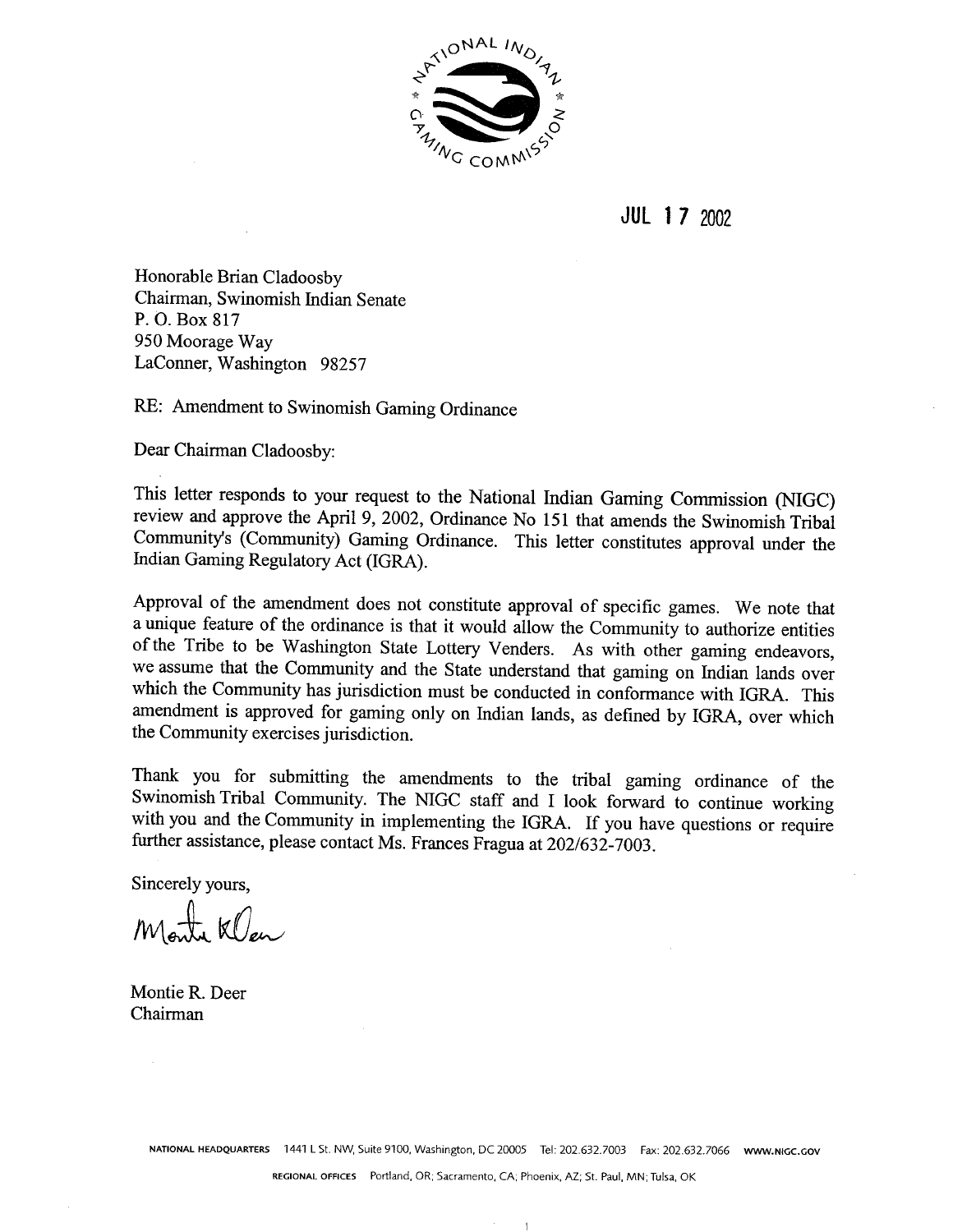#### **ORDINANCE NO. <sup>151</sup>**

 $\frac{d\mu}{d\beta}$  $\mathcal{L}_2$ 

### **AMENDMENTS TO SWINOMISH GAMING ORDINANCE (Ordinance No. 103 as previously amended by Ordinance Nos. 104, 118, and 130) (Title 12 SIC)**

**BE IT ENACTED by the Swinomish Indian Senate, that Ordinance No. 103, as previously amended by Ordinance 104, Ordinance No. 118, and Ordinance No. 130 (Title <sup>12</sup> of the Swinomish Tribal Code), is hereby amended as indicated herein. This amending ordinance is adopted pursuant to Article VI, Sections 1(a), (k), (1), (m), and (s) of the Swinomish Constitution and Bylaws, as amended.**

#### **(1) Amend Section 2.020(h) to read as follows:**

**(h) Gaming Enterprise means the Swinomish Gaming Enterprise established by the Tribe to conduct gaming operations of the Tribe on the Reservation.**

#### **(2) Amend Section 4.050(a) to read as follows:**

**(a) When <sup>a</sup> key employee or primary management official begins work at <sup>a</sup> gaming operation authorized by this ordinance, the Tribe shall forward to the National Indian Gaming Commission <sup>a</sup> completed application for employment and conduct the background investigation provided for in Section 4.030.**

#### **(3) Amend Sections 5.020(h), (1), and (m) to read as follows:**

**(h) The Commission may issue licenses for key employees and primary management officials in accordance with Section 4. The Commission may issue licenses for other Class II and Class III gaming employees, and for other employees of the Gaming Enterprise, in accordance with Commission rules and regulations, and, to the extent applicable, in accordance with the requirements of the Compact. The Commission may suspend and revoke licenses in accordance with Section 8.**

**(1) The Commission may impose penalties for violations of this Ordinance, the Compact, Commission rules and regulations, or the Standards of Operation and Management in accordance with Sections 8 through 12 of this Ordinance.**

**(m) The Commission may in the name of the Tribe bring any civil action or criminal complaint in the courts of the Tribe, the State or the United States to enforce the provisions of this Ordinance or to enjoin or otherwise prevent any violation of this Ordinance, the Act, the**

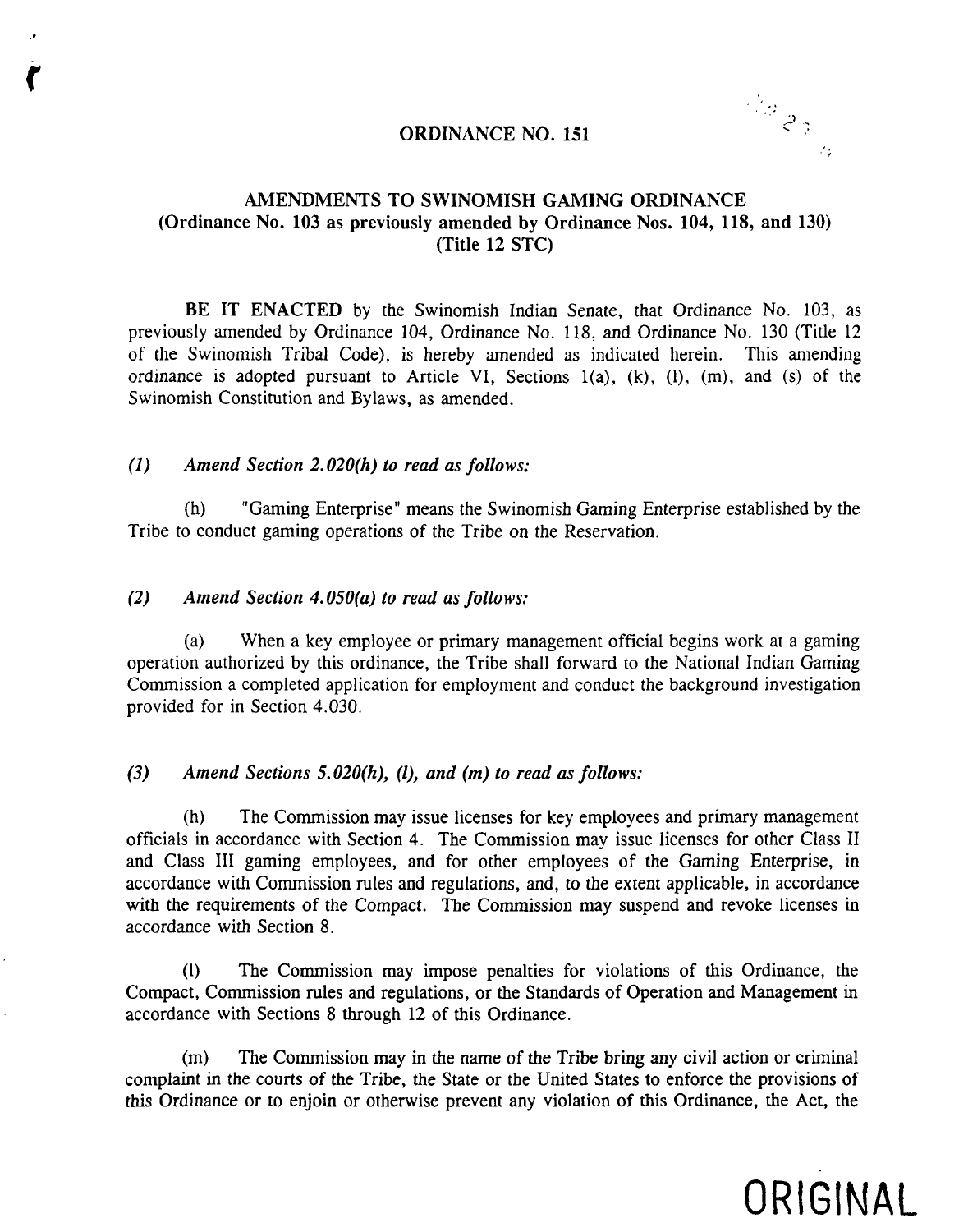**Compact, or Commission rules and regulations, occurring on the Reservation.**

#### **(4) Amend Section 6.020(b) to read as follows:**

**(b) Reports. To oversee the operation of all gaming activities operated by the Gaming Enterprise and to make regular reports to the Senate at least once every two months on the operation and financial status of each separate activity.**

#### **(5) Add new Section 7.025 as follows:**

#### **7.025 Washington State Lottery Sales**

**The Senate may authorize entities of the Tribe to be Washington State Lottery vendors. Washington State Lottery sales on the Reservation shall be conducted in conformance with the Compact and such rules and regulations as the Swinomish Gaming Commission may prescribe.**

#### **(6) Amend Section 8.040 to read as follows:**

#### **8.040 Citations and Other Enforcement Actions**

**When <sup>a</sup> Commission inyestigator has probable cause to believe that <sup>a</sup> violation of this Ordinance, the Compact, or the rules and regulations of the Commission is taking place or has taken place the investigator shall issue the person or persons involved <sup>a</sup> civil citation and/or take other appropriate enforcement action, including but not limited to license or permit suspension** pursuant to Section 8.060. If the person found to be in violation is not present, the citation shall **be served on the operator or employee present. Civil citations shall require that the cited person appear before the Swinomish Gaming Commission which may, after <sup>a</sup> hearing conducted pursuant to Commission rule, impose the civil remedies provided for in Section 11. The Commission may, in addition or in the alternative, refer appropriate matters for criminal prosecution in Tribal Court under Section 9, or, where there has been <sup>a</sup> violation of state or federal law, refer such matters to the appropriate non-tribal law enforcement agency.**

#### **(7) Amend Section 8.050 to read as follows:**

#### **8.050 Removal**

**A Commission investigator may remove from <sup>a</sup> gaming facility any person subject to citation pursuant to Section 8.040 or subject to license or permit suspension pursuant to Section 8.060 whenever the circumstances of the violation lead the investigator to believe that continuation of the activity poses <sup>a</sup> threat to public safety, the integrity of gaming, or the assets of the Gaming Enterprise.**

**2**

# **ORIGINAL**